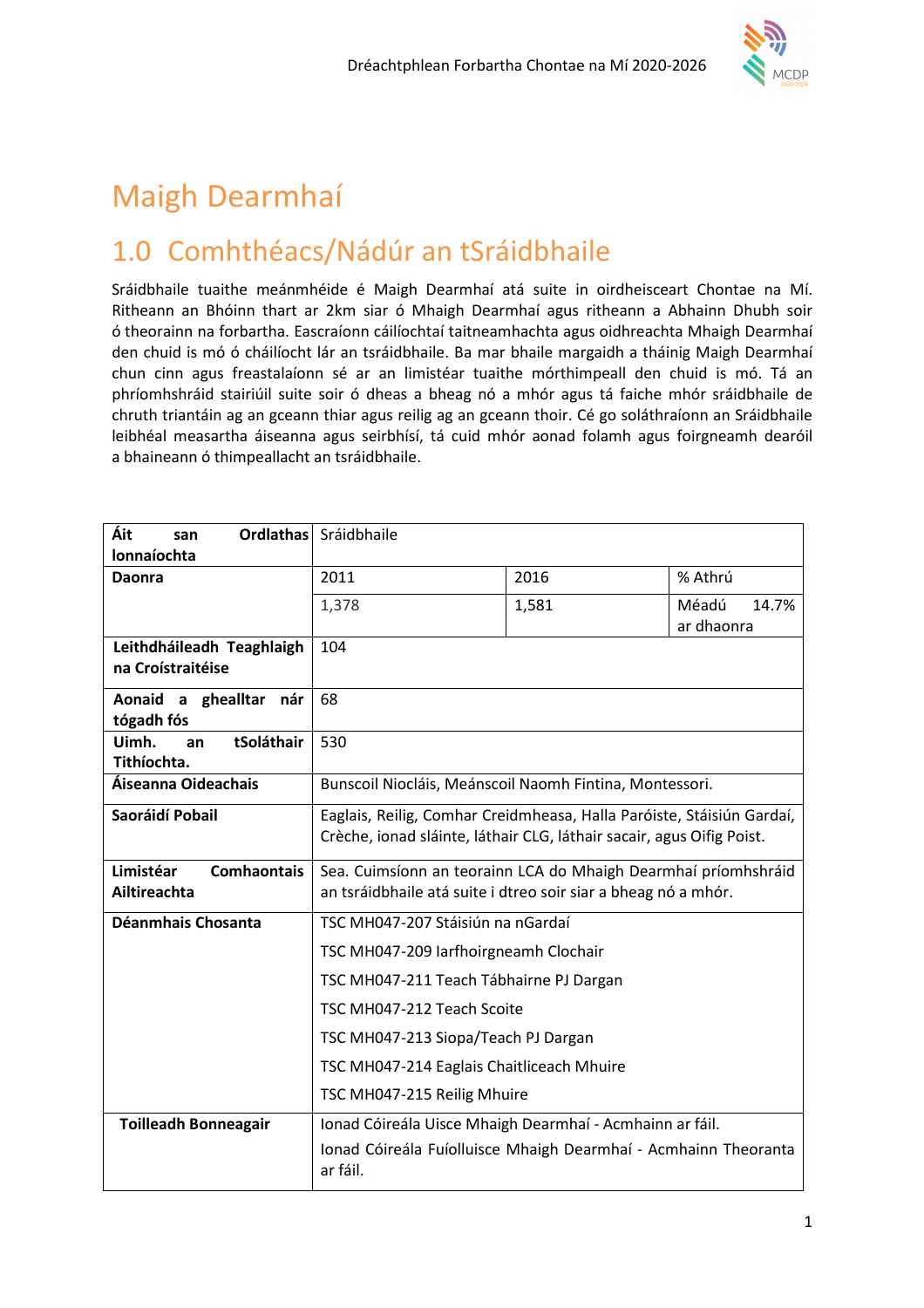

| Measúnú Straitéiseach<br><b>Baol Tuilte</b> | Sea. Briseann criosanna tuile A agus/nó B isteach ar thailte<br>i ndeisceart an tsráidbhaile.                                                                                                 |
|---------------------------------------------|-----------------------------------------------------------------------------------------------------------------------------------------------------------------------------------------------|
| Láithreáin Natura 2000                      | Níl. Is é an láithreán Natura 2000 is gaire ná Limistéar faoi<br>Chaomhnú Speisialta agus Limistéar faoi Chosaint Speisialta na<br>Bóinne agus na hAbhann Duibhe thart ar 2km siar ó thuaidh. |
| Crios Acmhainneachta<br>Seandálaíochta      | Níl                                                                                                                                                                                           |

# 2.0 Fís

Is í an fhís atá i gceist um fhorbairt Mhaigh Dearmhaí thar shaolré an Phlean Forbartha ná lár an tsráidbhaile a chomhdhlúthú agus a neartú trí hoibreacha um feabhsú an réimse phoiblí, nascacht sa sráidbhaile a mhéadú agus tosaíocht a thabhairt d'fhorbairt inlíonta agus talún cúil agus d'athúsáid foirgneamh dearóil. Aithnítear freisin go bhfuil caomhnú agus feabhsú thimpeallacht thógtha agus nádúrtha an tsráidbhaile d'fhorbairt inbhuanaithe an tsráidbhaile amach anseo.

# 3.0 Deiseanna

Tá cáilíochtaí suntasacha taitneamhachta agus oidhreachta ag Maigh Dearmhaí, agus tá cáilíochtaí deartha uirbigh ag lár an tsráidbhaile ar féidir a fheabhsú trí hoibreacha um feabhsú an réimse phoiblí. Tá raon seirbhísí ag an sráidbhaile ach is féidir ceangail inbhuanaithe eatarthu (e.g. siúl agus rothaíocht) agus limistéir chónaitheacha a fheabhsú. Tá gá le hinfheistíocht i gcóireáil fuíolluisce chun forbairt chónaitheach a éascú. Déantar freastal maith ar Mhaigh Dearmhaí ó thaobh áiseanna agus seirbhísí pobail. Tá siad siúd ar an taobh thoir den sráidbhaile go príomha agus tá scóip ann fós chun naisc a fheabhsú eatarthu siúd agus limistéir chónaitheacha timpeall an tsráidbhaile.

Tá Maigh Dearmhaí 2km soir ó uiscrian na Bóinne ag an acomhal leis an gCanáil Ríoga. San áit is gaire atá sé, tá an Chanáil Ríoga thart ar 720 méadar ó theorainn forbartha an tsráidbhaile. Tá deis ann naisc chaithimh aimsire agus turasóireachta idir an dá háit a fheabhsú.

# 4.0 Straitéis Úsáid Talún

Is í aidhm an straitéis um úsáid talún le haghaidh Mhaigh Dearmhaí ná timpeallacht thógtha atá tarraingteach agus sainiúil a choimeád agus cur leí, ar timpeallacht í lena gcruthaítear mothú uathúil áite dóibh siúd atá ina gcónaí agus ag obair sa sráidbhaile chomh maith leo siúd a thugann cuairt air. Bainfear é sin amach trí dhéileáil go híogair le forbairt inlíonta agus trí chaomhnú foirgneamh tábhachtach nó lárnach go háirithe laistigh den Limistéar Caomhantais Ailtireachta. Tá sé riachtanach lár sráidbhaile atá dlúth agus bríomhar a chur ar fáil má tá Maigh Dearmhaí chun freastal ar riachtanais a daonra faoi láthair agus amach anseo ar bhealach inbhuanaithe.

## 4.1 Lonnaíocht agus Tithíocht

Tháinig méadú faoi sheacht ar dhaonra Mhaigh Dearmhaí idir 1996-2011 (ó 186 go 1,378 duine) agus chuir sé sin brú mór ar an timpeallacht fhisiceach agus shóisialta. Éascófar fás incriminteach agus nádúrtha thar thréimhse an Phlean Forbartha seo. Agus aird á tabhairt ar an leithdháileadh tithíochta don sráidbhaile sa Chroí-straitéis (121 aonad cónaithe) agus fáil láithreán inlíonta agus talún cúil tá dóthain talún criosaithe i Maigh Dearmhaí chun freastal ar riachtanais tithíochta an tsráidbhaile le linn shaolré an Phlean Forbartha.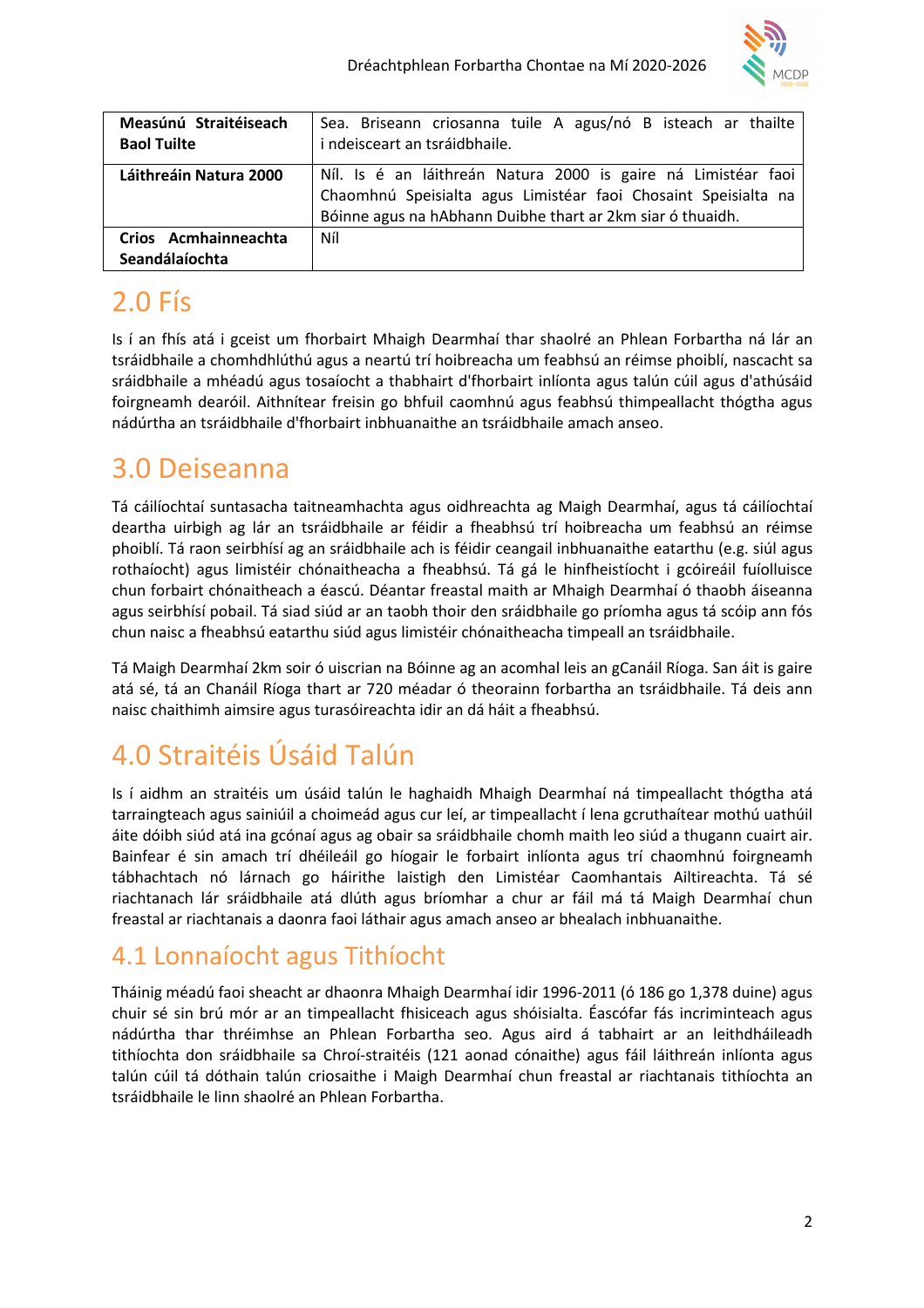

### 4.2 Geilleagar agus Fostaíocht

Soláthraíonn an sráidbhaile do raon leordhóthanach de sheirbhísí miondíola / gnó atá ag teacht den chuid is mó lena sheasamh leibhéal 4 in ordlathas miondíola an Chontae. Áirítear leo siúd cógaslann (díreach lasmuigh den sráidbhaile), adhlacóirí, bialann beir leat, dhá shalón gruaige, oifig poist, siopa áise, geallghlacadóir, dhá theach tábhairne, comhar creidmheasa, siopa seandachtaí agus siopa crua-earraí. Tá sé le tabhairt faoi deara, áfach, go bhfuil cuid mhór foirgneamh folamh sa sráidbhaile agus go leor foirgneamh dearóil nó foirgneamh nach mbaintear dóthain úsáide astu. Tá scóip ann freisin um fás breise miondíola/gnó i gcás go dtiocfadh an gá/an t-éileamh chun cinn agus tugann aonaid fhoilmhe agus láithreáin talún cúil i lár an tsráidbhaile deis é sin a bhaint amach. Féachtar freisin sa straitéis bheartaithe um úsáid talún chuig lár gnó an tsráidbhaile a choimeád agus limistéar um méadú aitheanta ar Bhóthar an Bhóthair Bhuí os comhair sheanláithreán na meánscoile. Mar sin tá dóthain talún ainmnithe um úsáid lár sráidbhaile.

### 4.3 Bonneagar

Freastalaíonn Ionad Cóireála Uisce agus Ionad Cóireála Fuíolluisce Mhaigh Dearmhaí ar an sráidbhaile faoi láthair. Tá acmhainn sa soláthar uisce ach níl ach acmhainn theoranta ann maidir le cóireáil fuíolluisce. Ba cheart gach togra forbartha a mheas i gcomhthéacs an acmhainn soláthair fuíolluisce agus uisce atá ar fáil.

### 4.4 Gluaiseacht

Cé go dtagann go leor bóithre le chéile i lár an tsráidbhaile, is gá tréscaoilteacht amach ó na bóithre sin a fheabhsú. Tá deis mhór ann bealaí rothaíochta/siúil a fhorbairt amach ó na príomhbhóithre chun naisc a fheabhsú idir úsáid pobail/oideachais agus spásanna oscailte.

Ó thaobh iompair phoiblí, tá sé ríthábhachtach naisc bhus iompair phoiblí a chruthú chun cinntiú go bhfuil deighilt córa níos fearr i bhfabhar iompair phoiblí seachas na mótarfheithicle príobháidí. Sonraítear go stadann an tseirbhís bus 115/115A ó Bhaile Átha Cliath go Muileann gCearr i Maigh Dearmhaí. Bheadh soláthar sheirbhís bus sceidealaithe ó Mhaigh Dearmhaí chuig an stáisiún iarnróid sa Bhóthar Buí ina thairbhe. Anuas air sin, tá sé ríthábhachtach go gcoimeádfadh sráidbhaile de mhéid Mhaigh Dearmhaí dea-naisc iompair le limistéir uirbeacha mórthimpeall air, chun daonra agus deiseanna gnó féideartha a tharraingt sa todhchaí.

## 4.5 Oidhreacht Chultúrtha agus Nádúrtha

Ta sé tábhachtach go leanfaí ar aghaidh ag cosaint oidhreacht thógtha Mhaigh Dearmhaí chun go mbeadh an sráidbhaile féin rathúil agus inmharthana. Limistéar Caomhantais Ailtireachta atá i lár an tsráidbhaile. Freisin tá roinnt foirgneamh sa sráidbhaile atá ar Thaifead na Struchtúr Cosanta (TSC). Ceann de na foirgnimh is suntasaí ná an Eaglais Chaitliceach.

Níl aon láithreán Natura 2000 sa sráidbhaileIs iad na láithreáin is gaire ná Limistéar faoi Chaomhnú Speisialta agus Limistéar faoi Chosaint Speisialta na Bóinne agus na hAbhann Duibhe atá thart ar 2km soir ó thuaidh uaidh.

D'ullmhaigh an Chomhairle Plean Gníomhaíochta um Bithéagsúlacht Pobail i gcomhar leis an bpobal áitiúil. Is í aidhm an Phlean ná feasacht a ardú faoin mbithéagsúlacht agus an pobal áitiúil a chumhachtú chun gníomhartha a ghlacadh um chaomhnú agus feabhsú na bithéagsúlachta ina limistéar áitiúil.

Freisin tá clampaí crainn ann ar fiú iad a chosaint.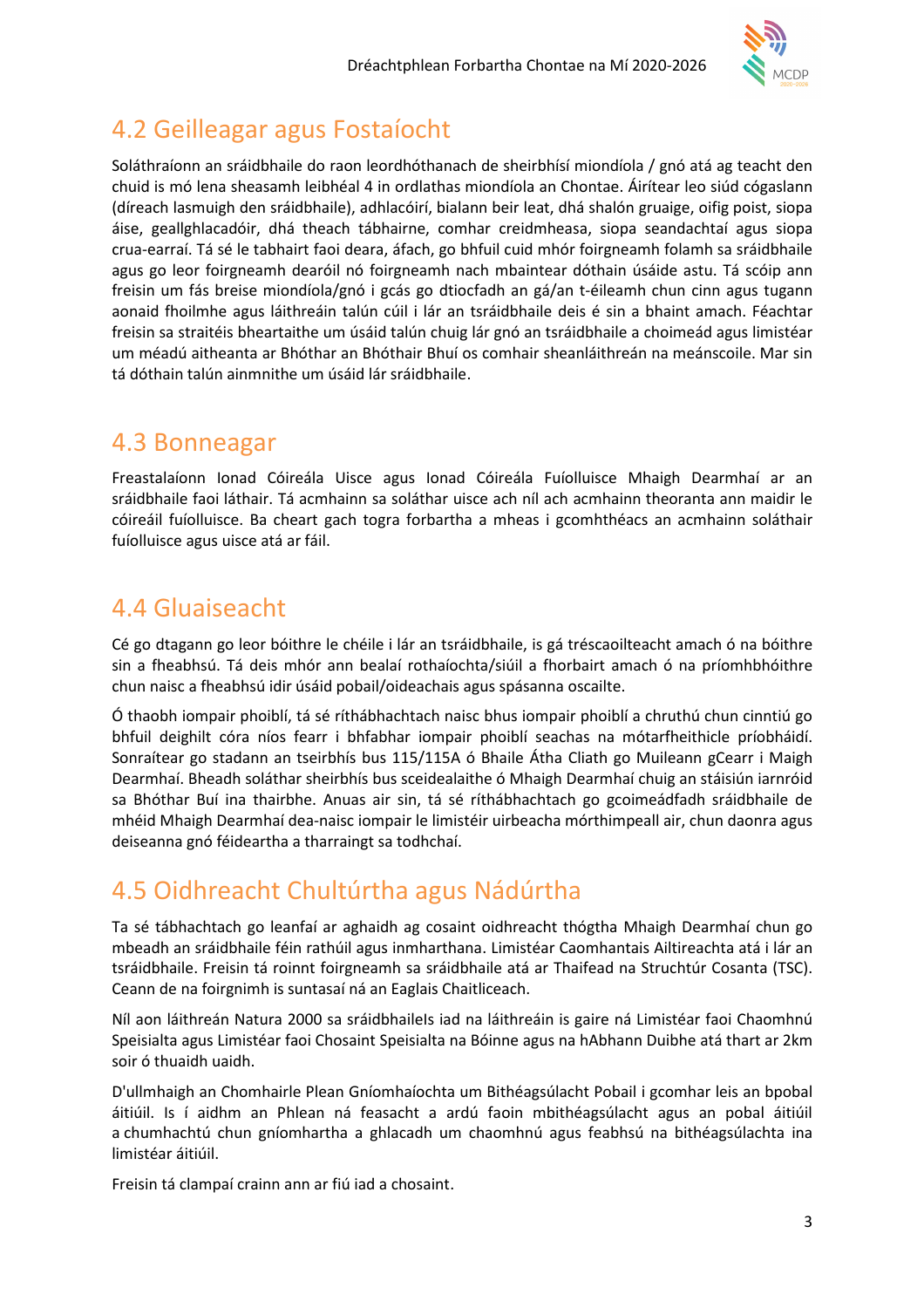

### 4.6 Bonneagar Glas

Baineann an sráidbhaile leas as go leor áiteanna spáis oscailte struchtúracha/tírdhreachtaithe de chaighdeán ard: Faiche an Aonaigh, an spás glas mór atá leagtha amach os comhair na reilige, an spás oscailte agus na crainn laistigh de Gharrán na Giúise, agus an spás oscailte líneach a ritheann ó theas ó Mhainéar Bhreacach na Riathí taobh leis an sruthán. Is féidir leis na spásanna oscailte reatha creat a chur ar fáil um forbairt líonra gluaiseachta glaise sa sráidbhaile.

### 4.7 Bonneagar Sóisialta

Baineann an sráidbhaile leas as dhá champas scoile nua; Bunscoil Niocláis agus Meánscoil Naomh Fintina. Laistigh den sráidbhaile tá stáisiún Gardaí, oifig poist agus ionad pobail. Tá páirc sacair ann agus s ionann láthair CLG atá suite siar ón sráidbhaile agus achar mór de spás oscailte caithimh aimsire. Bheadh forbairt clóis súgartha ina thairbhe chun bonneagar sóisialta an tsráidbhaile a fheabhsú, i dteannta le naisc rothaíochta/siúil a fheabhsú.

D'fhéadfadh an seanláithreán scoile freastal ar riachtanais bhreise bonneagair shóisialta i gcás go dtiocfadh an t-éileamh chun cinn. Creideann an Chomhairle go bhfuil dóthain tailte curtha in áirithe do bhonneagar sóisialta/pobail chun freastal ar dhaonraí an lae inniu agus na todhchaí le linn shaolré an Phlean Forbartha.

Freisin aithnítear an Plean um Athnuachan Phobal Mhaigh Dearmhaí mar phlean ina leagtar amach mianta an phobail don sráidbhaile.

### 4.8 Dearadh Uirbeach agus Réimse Poiblí

Tá príomhshráid leathan sa sráidbhaile agus gníomhaíonn sí sin mar phointe lárnach nádúrtha, agus Faiche an Aonaigh suite díreach thairis sin. Tá lár an tsráidbhaile sainithe go maith agus coimeádann sé carachtar sráidbhaile tuaithe. Léiríonn Limistéar Caomhantais Ailtireachta an tSráidbhaile sin. Tá gnéithe deartha agus ábhair traidisiúnta le feiceáil i go leor foirgneamh. Ba inmhianaithe go bhfeabhsófaí an réimse poiblí agus an tsráid-dreach chun carachtar an tsráidbhaile a fheabhsú, ceannas iarbhír/braite bóithre agus feithiclí a laghdú agus cuma an tsráidbhaile a fheabhsú.

# 5.0 Cuspóirí Forbartha do Bhailte/Shráidbhailte

Tá na Beartais agus na Cuspóirí a leagtar amach thíos de bhreis ar na cinn siúd a shonraítear sa Ráiteas i Scríbhinn in Imleabhar a hAon den Phlean Forbartha Contae. Chun an t-athrá a sheachaint, ní athluaitear Beartais agus Cuspóirí ach amháin má tá ábharthacht ar leith ag baint leo maidir leis an lonnaíocht. Ba cheart na Beartais agus na Cuspóirí seo a léamh mar sin in éineacht leis na Beartais agus na Cuspóirí agus na Caighdeáin Forbartha in Imleabhar a hAon den Phlean Forbartha Contae.

#### Beartas

Is é beartas na Comhairle é

#### Lonnaíocht agus Tithíocht

CUS MD 1 Forbairt inbhuanaithe Mhaigh Dearmhaí a chur chun cinn mar lonnaíocht dhlúth ag a bhfuil timpeallacht atá oiriúnach do choisithe agus rogha de bhealaí úsáide talún agus de thaitneamhachtaí agus ag an am céannaa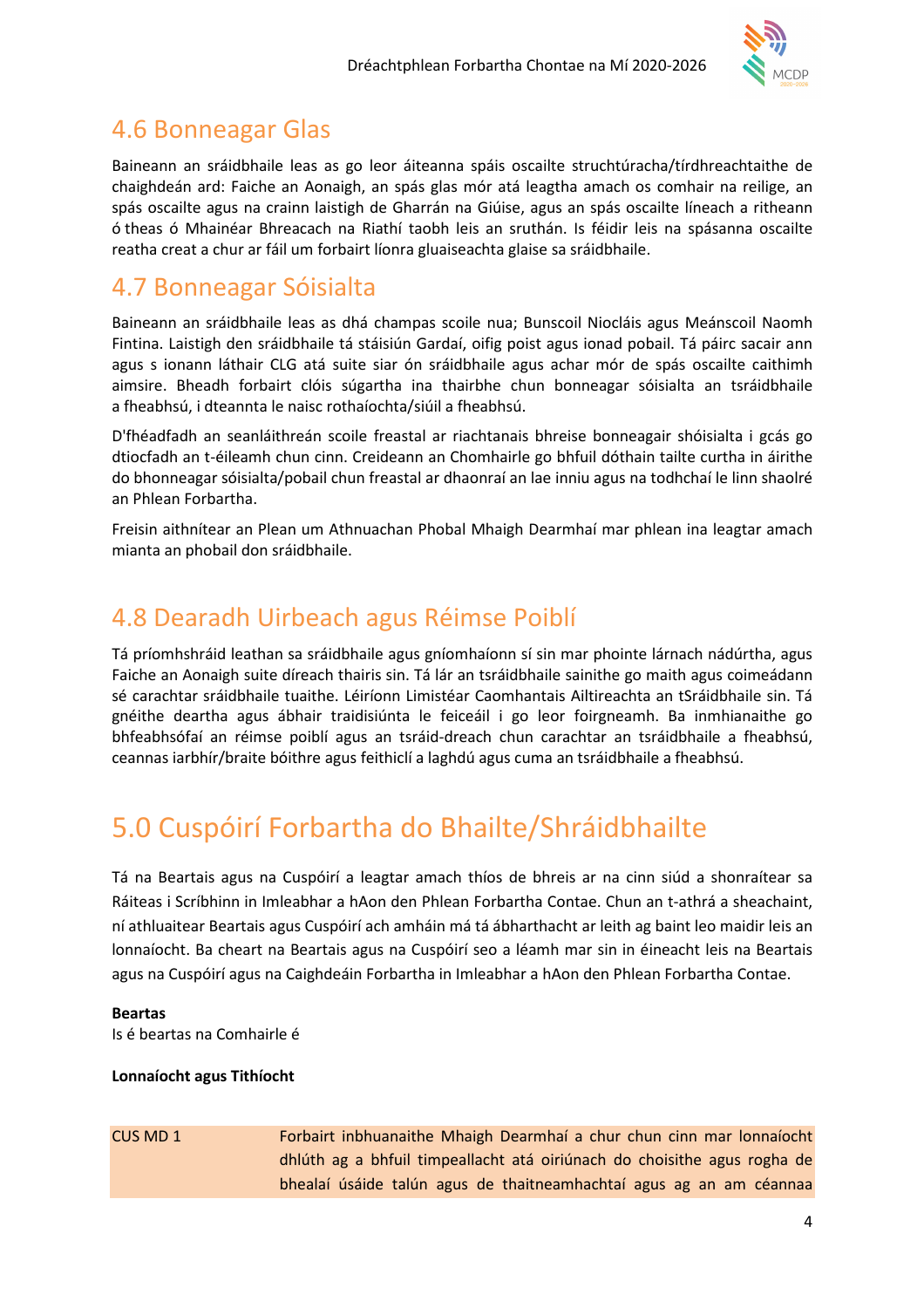

oidhreacht thógtha agus nádúrtha a chosaint agus freastal ar riachtanais gach coda den phobal áitiúil chun cinntiú go bhforbraíonn an sráidbhaile ar bhealach inbhuanaithe, mar áit tharraingteach um chónaí, obair, chaitheamh aimsire agus cuairt.

#### Cuspóirí

Is é cuspóir de chuid na Comhairle é

#### Lonnaíocht agus Tithíocht

| CUS MD 1 | Cur i bhfeidhm Chroístraitéis an Phlean Forbartha Contae a bhaint amach,<br>an oiread agus is féidir trí chinntiú nach sáraítear an leithdháileadh<br>teaghlaigh do Mhaigh Dearmhaí mar atá leagtha amach i dTábla 2.11<br>den Chroistraitéis.                                |
|----------|-------------------------------------------------------------------------------------------------------------------------------------------------------------------------------------------------------------------------------------------------------------------------------|
| CUS MD 2 | Tacú le forbairt chónaitheach agus í a mholadh ar thalamh nach mbaintear<br>dóthain úsáide aisti agus/nó tailte foilmhe, lena n-áirítear láithreáin<br>'inlíonta' agus 'athfhorbraíochta; faoi réir caighdeáin ard de dhearadh agus<br>de leagan amach a bheith bainte amach. |

#### Eacnamaíocht agus Fostaíocht

| <b>CUS MD 3</b>  | Deiseanna um chruthú fiontar a chur chun cinn agus tionscnaimh um<br>chruthú post a chur chun cinn ar aon dul le fás inbhuanaithe Mhaigh<br>Dearmhaí agus ar thalamh atá criosaithe agus seirbhísithe go cuí.                                        |
|------------------|------------------------------------------------------------------------------------------------------------------------------------------------------------------------------------------------------------------------------------------------------|
| <b>CUS MD 4</b>  | Tosaíocht a thabhairt d'fhorbairt inlíonta agus talún cúil chun freastal ar<br>riachtanais ghnó an tsráidbhaile le linn shaolré an Phlean Forbartha.                                                                                                 |
| <b>CUS MD 5</b>  | Lár an tsráidbhaile a chomhdhlúthú um úsáid le haghaidh gnó.                                                                                                                                                                                         |
| <b>CUS MD 6</b>  | Soláthar Ionaid Fiontraíochta le haghaidh Mhaigh Dearmaí nó áis dá leithéid<br>a éascú.                                                                                                                                                              |
| <b>Bonneagar</b> |                                                                                                                                                                                                                                                      |
| <b>CUS MD 7</b>  | Idirchaidreamh a dhéanamh le hUisce Éireann agus tacú leo chun seirbhísí<br>leordhóthanacha uisce a sholáthar le freastal ar riachtanais fhorbartha an<br>tSráidbhaile laistigh de thréimhse an Phlean.                                              |
| <b>CUS MD 8</b>  | Riosca i gcás tuilte agus forbairt a bhainistiú ar aon dul leis an Measúnú<br>Straitéiseach ar Riosca i gcás Tuilte. (Imleabhar 5 Measúnacht Straitéiseach<br>Timpeallachta, Measúnacht Chuí agus Measúnúnacht Straitéiseach ar<br>Phriacail Tuile). |
| Gluaiseacht      |                                                                                                                                                                                                                                                      |
| CUS MD 9         | Féachaint chuig soláthar thrasrian coisithe lasmuigh d'Eaglais Chaitliceach<br>Mhuire a éascú.                                                                                                                                                       |
| CUS MD 10        | Féachaint chuig stad bus le scáthlán a sholáthar sa sráidbhaile i dteannta leis                                                                                                                                                                      |

na páirtithe leasmhara ábhartha.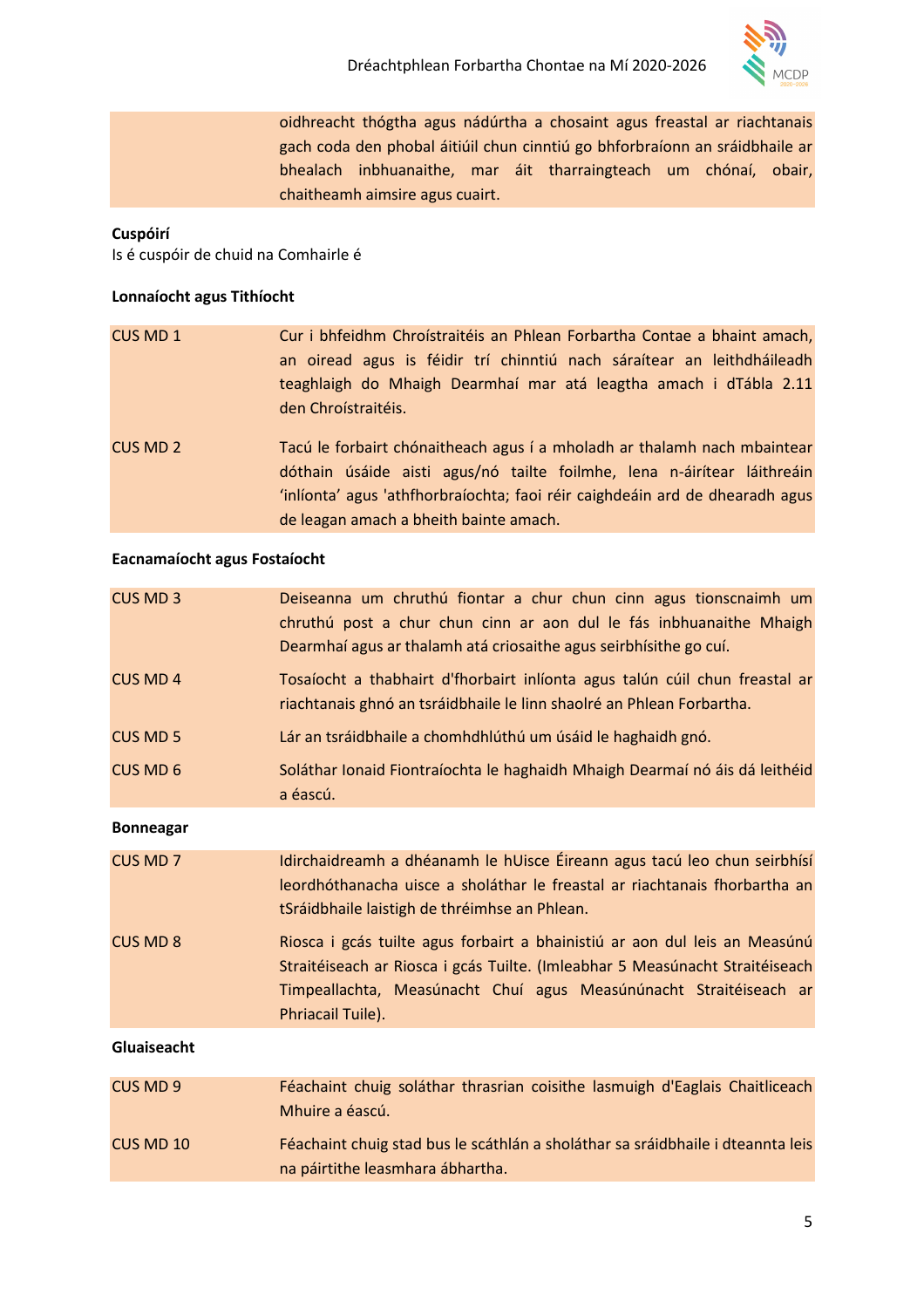

CUS MD 11 Féachaint chuig cosán coisithe/rothaíochta a éascú ar an sruthán a rithfeadh ó theas ó Mhainéar Bhreacach na Raithní agus thar Lána Ribbontail agus a nascfadh an sráidbhaile agus an Chanáil Ríoga. CUS MD 12 Bearta cuí um bainistíocht tráchta agus feabhsú timpeallachta a chur

i bhfeidhm ar fud an tsráidbhaile.

#### An Oidhreacht Cultúrtha agus Náisiúnta

| CUS MD 13        | É a dhéanamh ina cheangal go mbeadh gach beartas forbartha laistigh de<br>LCA nó le taobh LCA báúil le carachtar an limistéir, go mbeadh an dearadh<br>cuí i dtaobh airde, scála, dlús ceapaigh, leagan amach, ábhair agus<br>críochanna agus go mbeadh sí suite agus deartha go cuí i dtaobh na<br>comhairle atá tugtha sa Ráiteas faoi Charachtar Limistéar Ailtireachta<br>Mhaigh Dearmhaí. |
|------------------|------------------------------------------------------------------------------------------------------------------------------------------------------------------------------------------------------------------------------------------------------------------------------------------------------------------------------------------------------------------------------------------------|
| CUS MD 14        | Conairí fiadhúlra reatha a chosaint lena n-áirítear sruthchúrsaí, bogaigh,<br>crainn agus fálta sceach agus conairí nua taobh le cosáin choisí / rothaíochta<br>a chur chun cinn.                                                                                                                                                                                                              |
| <b>CUS MD 15</b> | Cur i bhfeidhm an Phlean Gníomhaíochta Bithéagsúlachta de chuid Phobal<br>Mhaigh Dearmhaí 2016-2020 a éascú agus tacú leis.                                                                                                                                                                                                                                                                    |
| CUS MD 16        | Ceangail a chur chun cinn, trí hoibreacha comharthaí agus feabhsúcháin<br>bóthair, ón sráidbhaile thar Bhealach Ribbontail chuig an gCanáil Ríoga.                                                                                                                                                                                                                                             |
| <b>CUS MD 17</b> | Crainn a chosaint atá aitheanta ar an léarscáil de chriosú úsáid talún lena<br>n-áirítear iad siúd ó thuaidh ó Fhaiche an Aonaigh agus laistigh de Gharrán<br>na Giúise.                                                                                                                                                                                                                       |
| CUS MD 18        | Oibreacha a éascú a chuireann le Faiche an Aonaigh mar bhinsí picnice,<br>bánna páirceála, seastáin rothair agus cosáin tríd an bhFaiche / taobh leis.                                                                                                                                                                                                                                         |
| Sóisialta        |                                                                                                                                                                                                                                                                                                                                                                                                |
| CUS MD 19        | Áiseanna/bonneagar pobail reatha a chosaint áit is cuí agus tacú lena<br>bhforbairt agus a méadú breise má theastaíonn.                                                                                                                                                                                                                                                                        |
| <b>CUS MD 20</b> | Tacú le soláthar pháirc/chlós súgartha pobail.                                                                                                                                                                                                                                                                                                                                                 |
| <b>CUS MD 21</b> | Athfhorbairt an láithreán ina mbíodh Scoil Naomh Fintina agus na tailte<br>taobh leis a chur chun cinn agus béim faoi leith curtha ar nascacht agus lár<br>an tsráidbhaile a atreisiú.                                                                                                                                                                                                         |
|                  |                                                                                                                                                                                                                                                                                                                                                                                                |

CUS MD 22 Cur i bhfeidhm an Phlean um Athnuachan Phobal Mhaigh Dearmhaí a éascú agus tacú leis agus le tionscadail eile faoi stiúir an phobail agus cinntí go bhfuil na tionscadail a eascraíonn astu siúd ar aon dul leis na spriocanna forbartha atá sa Ráiteas Scríofa seo don sráidbhaile.